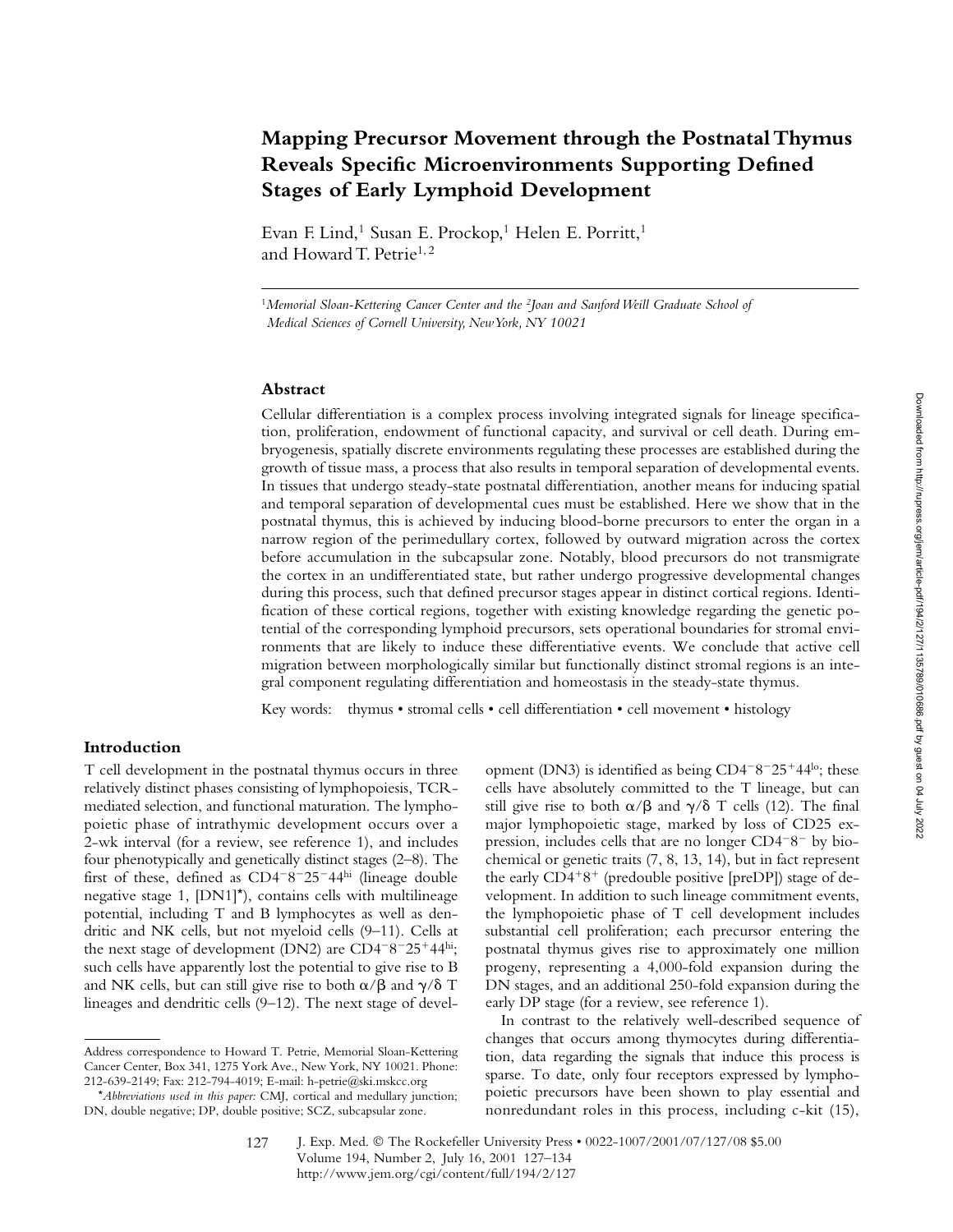IL-7R (16), Notch (17), and the preTCR (18–20). It is worth noting that even in these cases, the precise nature of the signals that are transduced (i.e., proliferation, differentiation, or survival) remain controversial. In any case, it is clear that this limited array is inadequate to account for the numerous biochemical and genetic changes that occur during thymic lymphopoiesis. To address the question of what other signals may be involved, we began with the assumption that differentiation and proliferation are not intrinsic to the precursor cell, but rather are induced by signals emanating from the external environment. To determine the nature of such signals, we therefore sought to determine the precise histologic location of each stage of lymphopoietic development. Early DN precursors are generally believed to reside in the subcapsular zone (SCZ) of the thymus based on analysis of proliferation in situ (21). However, this is at odds with anatomic and functional studies (22–29) showing that blood-borne precursors arrive either within the medulla, or near the junction of cortical and medullary regions (CMJ). In this study, we resolve this discrepancy by showing that blood precursors arrive in a narrow region of the perimedullary cortex, followed by outward migration across the cortex to the SCZ. Further, we find that relative location within the cortex correlates with specific developmental events, such that each lymphopoietic stage is in a relatively distinct anatomic subregion. In addition to revealing a previously unreported pattern of precursor migration within the thymus, these findings operationally define stratified stromal regions that correspond to distinct developmental processes in lymphoid precursors. Such findings should facilitate identification of the microenvironmental signals that induce and control lymphopoiesis in the steady-state thymus.

#### **Materials and Methods**

*Cells, Tissues, and Antibodies.* Mice were 4–6-wk-old C57BL/6 males or females bred under SPF conditions at Memorial Sloan-Kettering Cancer Center. Recombination activating gene (RAG)-2/B6.PL/Thy-1a bone marrow chimeras were prepared as described previously (19). In brief, sublethally irradiated Ly5.1<sup>+</sup> wild-type mice were transplanted with a 4:1 mixture of RAG-deficient  $(Ly5.2<sup>+</sup>)$  and syngeneic marrow, followed by a 6–8-wk recovery period. Intact thymuses removed after euthanasia were embedded in OCT mounting medium (Fisher Scientific) and stored at  $-70^{\circ}$ C until use. Antibodies specific for mouse CD3 (clone KT3), CD4 (clone GK-1.5), CD8 (clone 53-6.7), CD25 (clone PC-61), CD117 (clone ACK-2), CD45R (clone RA3-3A1/6.1), Mac-1 (clone M1-70), Thy-1.2 (clone 30H12), and a marker of erythroid cells (clone TER-119) were produced by the Monoclonal Antibody Core Facility at Memorial Sloan-Kettering Cancer Center. RB6-8C5 (anti–GR-1) was used as a tissue culture supernatant. FITC-conjugated anti-BrdU antibodies were purchased from BD Biosciences.

*Immunohistochemistry*. Frozen sections of 4-5- $\mu$ m thickness were dried overnight at 4°C in a desiccated container, followed by fixation in acetone at  $4^{\circ}$ C for 30 min. Endogenous peroxidase activity was quenched by incubating slides for 30 min in a solution of 1 mM  $\text{NaN}_3$ , 10 mM glucose, and 1 U/ml of glucose oxidase (Calbiochem). All antibody incubations (biotin conjugates) were performed for 30 min at room temperature. Single-color

histochemical detection was performed using an avidin-peroxidase conjugate system (VectaStain Elite; Vector Laboratories), and antibody–enzyme complex was visualized with 3'3'-diaminobenzidene (DAB; Sigma-Aldrich) and  $0.1\%$   $H_2O_2$ . For two-color detection, sections were thoroughly rinsed, treated a second time with glucose oxidase, stained again with the appropriate antibodies, and visualized using nickel-conjugated DAB (Vector Laboratories). Sections were then counterstained using Harris' modified hematoxylin (Fisher Scientific) or methyl green (Vector Laboratories), dehydrated through graded alcohol, cleared in Hemo-De (Fisher Scientific), and cover slipped using permount (Fisher Scientific). For detection of BrdU incorporation, animals were injected intraperitoneally with 1 mg of BrdU 4 h before killing. Tissue sections were prepared as described above but were fixed using 4% formaldehyde. After washing in PBS, endogenous peroxidase activity was quenched as described previously. Tissues were then treated with 1 N HCl in normal saline for 10 min at room temperature, and stained using the Histo-Mouse SP kit (Zymed Laboratories), following the manufacturer's instructions. DAB detection and counterstaining were performed as described previously.

*Immunofluorescent Microscopy.* CD25/BrdU two-color immunofluorescence was performed exactly as described (21). For all other immunofluorescent stains, slides were first dried and fixed as described previously. Antibodies and secondary reagents were diluted in PBS containing 5% FBS. Incubations with primary and secondary reagents were for 30 min at room temperature. After staining, samples were washed with PBS and fixed again for 10 min in 70% EtOH at -20°C, followed with washing in PBS. Slides were mounted using Prolong anti-fade media (Molecular Probes); in some cases, mounting medium contained DAPI (1  $\mu$ g/ml) as a nuclear counterstain. Fluorescent images were acquired using a Zeiss LSM510 confocal microscope.

*CFSE Labeling and Marrow Transplantation.* C57BL/6 bone marrow was harvested from the femurs and tibias of adult mice and depleted of mature cells of all lineages using a cocktail of antibodies (anti-CD3, -CD4, -CD8, -B220, –GR-1, –Mac-1, and –TER-119), followed by stringent depletion with antiimmunoglobulin-coated magnetic beads. Fluorescent labeling of lineage depleted bone marrow cells was accomplished using the Vybrant CFDA-SE Cell Tracer kit (C-1157; Molecular Probes). In brief, lineage-depleted cells were washed once in PBS and resuspended in 1  $\mu$ M CFDA SE/PBS for 15 min at 37°C. After labeling, cells were washed twice in PBS, and one mouse equivalent of lineagenegative cells was injected intravenously into each normal, nonablated recipient. After 24–48 h, vascular tissues were identified by intravenous administration of biotinylated lectin (see below), followed by removal of the thymus, cryopreservation, and sectioning as described previously.

*Identification of Vascular Endothelial Cells.* In some experiments, vascular endothelial cells were identified by injecting donor mice with 50–100 μg of biotinylated *Lycopersico esculentum* lectin (Vector Laboratories) immediately before killing. Biotinylated lectin was visualized as described in the sections on immunohistochemistry or immunofluorescence, as appropriate, using Texas Red– (see Fig. 2) or peroxidase– (see Fig. 3) streptavidin conjugates.

### **Results**

*Stratified Distribution of Lymphopoietic Progenitors in the Thymic Cortex.* To determine the subanatomic location of staged T cell precursors, microscopic analysis was per-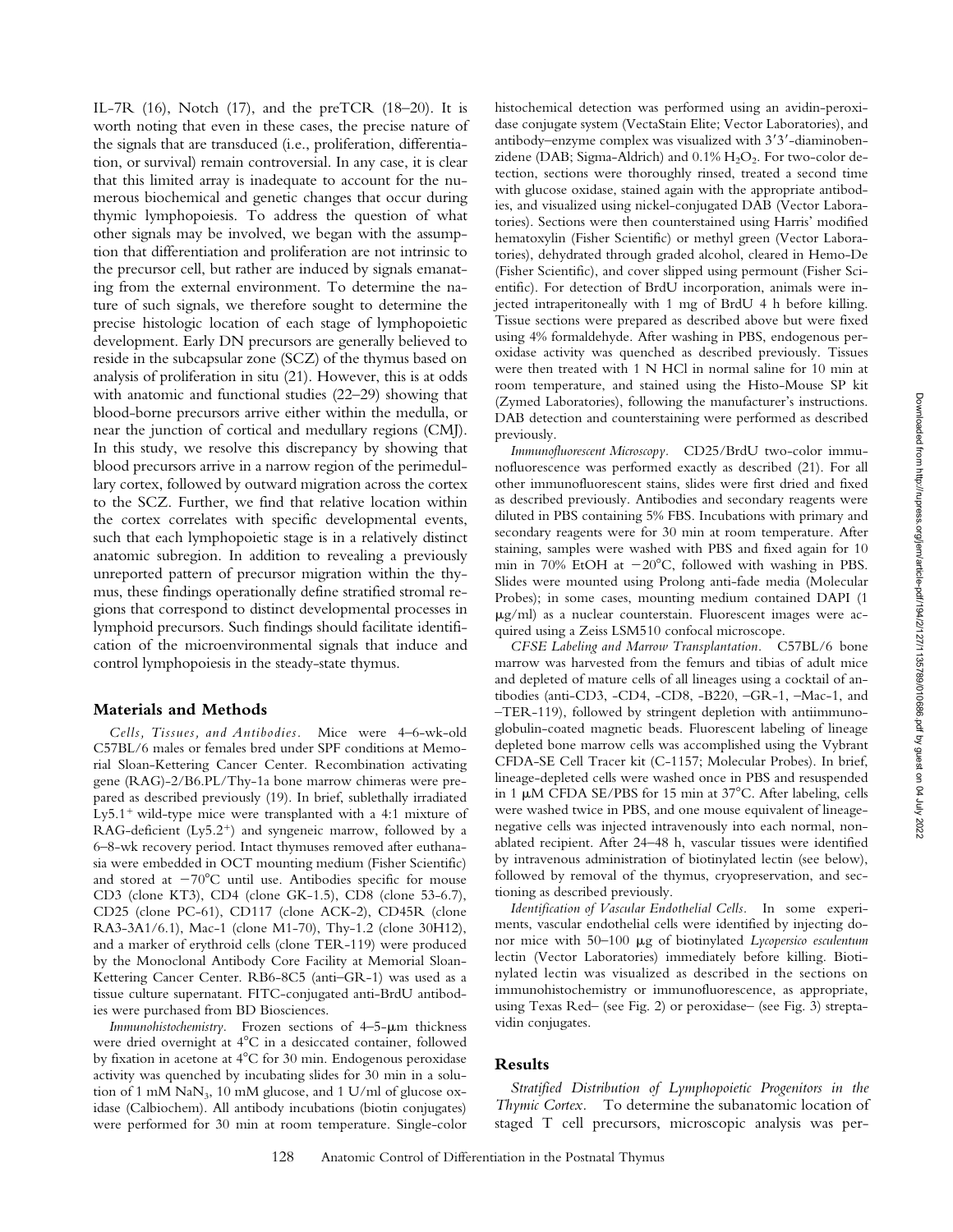

Figure 1. Anatomic localization of early precursors in the adult thymus. Low magnification (a and c, original magnifications:  $40\times$ ) and high magnification (b and d, original magnifications:  $100 \times$ ) views of serial sections of adult thymus, stained with anti-CD117 (brown, a and b) or anti-CD25 (c and d) antibodies. The counterstain (blue) is hematoxylin.

formed on transverse sections of thymus from 4–6-wk-old mice. Since many nonlymphoid cells also express CD44, CD117 staining was used to identify DN1 and DN2 precursors, as this receptor is expressed in much the same way as CD44 (6). The data in Fig. 1 a–d show that the earliest developmental stages, marked by expression of CD117, are abundant at the CMJ, and are scattered at lower density throughout the cortex, but are rare in the SCZ. In contrast, later DN stages, marked by CD25 expression, are virtually absent from the CMJ, but increase in frequency moving outward through the cortex, and are most concentrated in the SCZ. Since the morphology of some  $CD117<sup>+</sup>$  cells near the CMJ was indistinct, and since some mature thymocytes can express CD25, the overall distribution of DN cells was further confirmed by marking RAG-2–deficient cells  $(Thy-1.2^+)$  in chimeric thymuses from wild-type  $(Thy-1.1^+)/RAG-mutant$  bone marrow chimeras (19). The distribution of RAG-deficient DN cells in chimeric thymuses (Fig. 1, e–f) is essentially equivalent to the sum of CD117 and CD25 distribution in normal thymus; cells are completely absent from the medulla but span the boundaries of the cortex in a gradient that peaks in the SCZ.

Quantitation of lymphoid cells from such numerous serial sections (Fig. 1 g) reveals that DN1 cells (CD117+25<sup>-</sup>) are mainly limited to the very inner regions of the cortex, since this is the only site where  $CD117<sup>+</sup>$  cells outnumber  $CD25<sup>+</sup>$  cells. Likewise, the predominance of  $CD25<sup>+</sup>$  cells over  $CD117<sup>+</sup>$  cells in the outer third of the cortex (Fig. 1) g) indicates that this is the primary location for most DN3 cells  $(CD25+117<sup>lo</sup>)$ . To further define the regions for cell differentiation, two-color immunofluourescent analysis of CD117 and CD25 was performed (Fig. 1 h). Consistent with the predictions made above, DN2 cells  $(CD117+25)$ <sup>+</sup> begin to appear in the second quartile of the cortex, and generally span at least 50% of the cortical width. Together, the data in Fig. 1 a–h suggest that DN2 cells are highly motile and are largely responsible for the migration that occurs from the inner to the outer cortex.

 $CD117<sup>+</sup>$  cells are most frequent near the CMJ and are also scattered at lower density throughout the cortex, but are relatively infrequent in the SCZ. In contrast,  $CD25<sup>+</sup>$  cells are rare in the vicinity of the CMJ, but increase in frequency with proximity to the SCZ. The total anatomic range for CD4<sup>-8-</sup> precursors is seen in e (original magnification:  $40\times$ ) and f (original magnification:  $200\times$ ), using a congenic marker for RAG-2-deficient cells (Thy-1.2) in thymuses from RAG-2/wild-type (Thy-1.1<sup>+</sup>) bone marrow chimeras. The relative distribution of  $CD117<sup>+</sup>$  or  $CD25<sup>+</sup>$ cells in the cortex, divided into quartiles, is illustrated in g; data are derived from counting multiple CD25/117 serial sections. h shows twocolor immunofluorescent staining of CD117 (red) and CD25 (green) in a single cortical field (original magnification:  $200 \times$ ; left, CMJ). DN2 cells (yellow,  $CD117+CD25+$ ) are generally found in the midcortical region. i and j illustrate the location of proliferating cells (brown, anti-BrdU) in the SCZ/outer cortex or inner cortex/CMJ, respectively (original magnification:  $400\times$ ) after a single 4-h pulse of BrdU. As reported previously, the vast majority of cell proliferation is found to occur in the SCZ, although infrequent  $\mathrm{BrdU}^+$  cells are found throughout the cortex. However, twocolor staining (k) with CD25 (red) and BrdU (green) reveals that most of the proliferating cells in the SCZ are not DN cells (CD25<sup>+</sup>), and therefore represent amplification of the early DP compartment (preDP).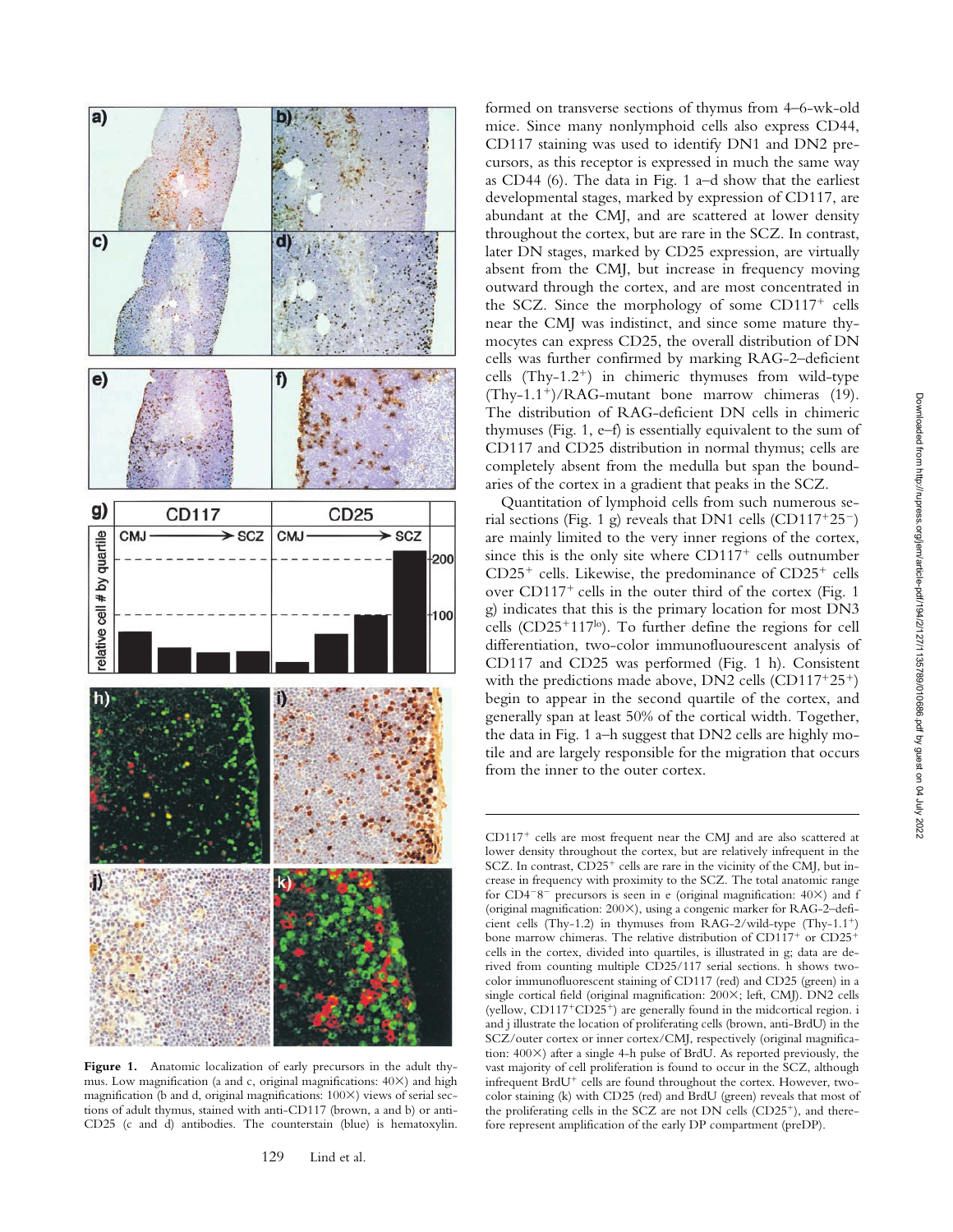DN3 cells represent the most numerically dominant phase of early development (for a review, see reference 1). Consequently, the localization of this population to the outer cortex/SCZ is consistent with the widely accepted view that DN cells (identified as proliferating precursors; reference 21) are concentrated in this region. However, the data in Fig. 1 show that earlier stages of DN development (i.e., DN1 and DN2) are in fact much deeper in the cortex, consistent with the hypothesis that blood-borne cells enter deep within the organ. Our group and others have shown that both of these deep cortical populations are proliferating; in fact, DN2 cells are the second-most rapidly proliferating stage of intrathymic development (30, 31). In vivo DNA synthetic labeling confirms the presence of a small number of proliferating cells scattered throughout the deep cortex (Fig. 1, i and j), consistent with the notion that DN proliferation may not be limited to the SCZ. To determine



Figure 2. Marrow-derived precursors extravasate deep in the cortex adjacent to the medulla. CFSE-labeled, lineage-depleted bone marrow cells were administered intravenously to nonablated recipients. 1–2 d later, thymuses were recovered, cryogenically sectioned, and examined for the presence of  $CFSE^+$  cells. In all cases where  $CFSE^+$  cells (green) were found, they were in the deep cortex, near the CMJ (dashed line, a) and in close proximity to large blood vessels (red) that appear to be postcapillary venules. The outer capsule of the section shown in a is just outside of the field of view, to the left and above the image. The nuclear counterstain is DAPI (blue), blood vessels are revealed using Texas Red, and the single CFSE<sup>+</sup> cell is indicated by an arrowhead. b and c show magnified views of this region; in b, green fluorescence is not shown so that the nucleus of the CFSE<sup>+</sup> cell can be visualized.

the identity of proliferating cells in the SCZ, we performed two-color immunofluorescent analysis (Fig. 1 k), using antibodies recognizing CD25 (to mark DN precursors) and BrdU (to mark DNA synthesis). Although a few  $BrdU<sup>+</sup>CD25<sup>+</sup>$  cells are seen in the SCZ, most proliferating cells in this region are not true DN cells (i.e.,  $CD25^+$ ), but rather represent the proliferative burst that accompanies transition to the DP stage (30–32). The localization of most DN cells to the deeper cortex, together with the knowledge that these deep cortical DN do proliferate, indicates that migration of precursor cells to the SCZ is not obligated by proliferation, but rather because the signals that induce differentiation to the DP stage are restricted to this region.

*Bone Marrow Precursors Extravasate within the Cortex in a Narrow Region Adjacent to the Medulla.* The data shown in Fig. 1, together with the findings of others (26–28), support the view that blood-borne bone marrow–derived precursors first appear in the thymus deep within the organ. However, the region for cell entry into the thymus has remained fairly vague, due to the relatively broad distribution of postcapillary venules and complications related to the effects of surgery, radiation, recirculating mature cells, and other similar matters. Precise localization of this event is necessary not only to corroborate the location of DN1 precursors in the perimedullary cortex, but also to facilitate identification



Figure 3. Parenchymal entry correlates with the site of extravasation in the thymic cortex. The relationship between early precursors and vascular/perivascular tissues was examined using CD25 staining (black) as a marker of DN precursors and tomato lectin (brown) as a marker of vascular endothelium. The transverse section shown in a includes cortical and medullary regions and is parallel to cortical capillary loops. In b, the plane of sectioning is through the deep cortex perpendicular to the orientation of capillary loops. No correlation between CD25<sup>+</sup> precursors and vascular tissue is seen in either orientation, indicating that the perivascular sheaths are not conduits for the transcortical migration of early thymocytes and that parenchymal entry occurs deep within the tissue.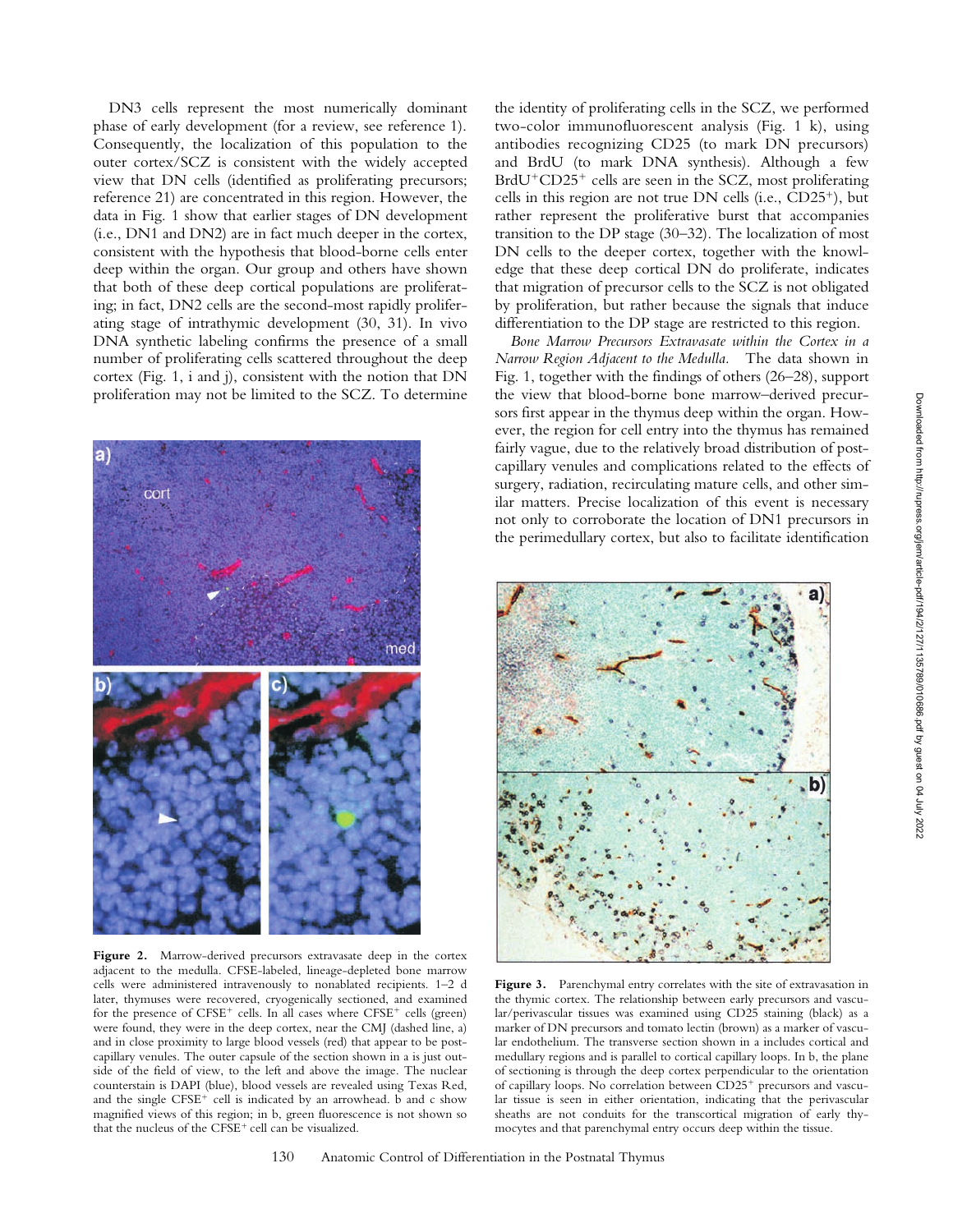of the signals leading to extravasation of precursors from the blood, since these are likely to be found in the corresponding regions. To precisely define the location of this event, lineage-depleted bone marrow cells were labeled with the fluorescent dye CFSE and were transferred intravenously into nonablated normal recipients, followed by removal of the recipient thymus 24–48 h later. In this system, labeled T cell precursors contained within the lineage-negative population would be expected to compete with endogenous (unlabeled) precursors for access to an essentially unmodified thymus. This system thus differs from archetypal studies of precursor entry into the postnatal thymus which, due to the consequences of radiation or other ablative regimens, apparently require a lag period between transplantation and thymic homing. A total of six mice were treated in this fashion. Numerous frozen sections of thymus were examined until a total of nine labeled cells were found; at this point, screening was stopped, because all were found within a narrow region of the perimedullary cortex, in the vicinity of blood vessels exhibiting the morphology of postcapillary venules (Fig. 2, a–c). Subsequent experiments using this nonablated transplant system have shown that cells entering the thymus in this manner progress through the known stages of T cell development with normal kinetics (supplemental data not shown), thus validating the histologic findings. Together with the intrathymic localization studies described above, these experiments identify a narrow region of the perimedullary cortex as being critical for signaling the extravasation of precursors from the blood, consistent with the localization of DN1 cells to this region. *Extravasation from the Bloodstream and Thymic Parenchymal* **Discussion**

*Entry Are Spatially Coincident Events.* Extravasation from the bloodstream and entry into the thymic parenchyma are physically and functionally separable. Relatively large perivascular spaces are found between the basement membrane of thymic blood vessels and the surrounding perivascular epithelium, and these frequently contain large numbers of lymphocytes (24). Consequently, it is possible that while extravasation (i.e., transendothelial migration) occurs in the perimedullary cortex, formal entry into the parenchyma (i.e., transepithelial migration) could occur at a distal site, even as far away as the SCZ, if cortical transmigration were to occur within perivascular sheaths. In this case, the signals required for extravasation and parenchymal entry would be expected to be spatially separate. To further define where newly arrived precursors enter the thymic parenchyma, colocalization studies were performed using a marker for DN thymocytes (CD25) together with a second marker to reveal the location of blood vessels (intravenous tomato lectin; Materials and Methods). Fig. 3 a shows a deep transverse section of thymus stained in this manner; no correlation is seen between the location of DN cells and vascular tissues, either in the perimedullary regions or elsewhere in the cortex. To eliminate the possibility that interactions between DN cells and blood vessels were above or below the plane shown in Fig. 3 a, other sections were examined in which the plane was perpendicular to that of cortical blood vessels, with identical results (Fig. 3 b). Together, these data show

that newly arrived precursors dissociate from vascular regions very soon after leaving the bloodstream, and must directly navigate the cortical parenchyma to reach the SCZ.

The experiments described in this study provide new insights into two aspects of thymus biology. The first is a precise description of lymphoid precursor cell migration into and within the steady-state thymus. Although anatomic assessment of vascular tissue distribution in the thymus (23– 25) and studies using irradiation bone marrow chimeras (26–28) long ago implicated deep-tissue regions in the entry of cells into the thymus, the precise sites of such entry have never been defined, especially in a nonablated, steady-state system. Precise identification of the sites for precursor entry is critical, since the cryptic signals that induce multipotent precursors to leave the blood and enter the thymus are likely to be found in these regions. Further, an unresolved discrepancy has endured between the ostensible location of blood precursor entry (deep in the tissue) and the apparent tissue location of DN cells (in the SCZ). In this study, we reconcile these by showing that in the postnatal thymus, blood precursor cells enter the thymic parenchyma in a narrow region of the perimedullary cortex, followed by outward migration across the cortex and accumulation in the SCZ. However, blood precursors do not transmigrate the cortex in an undifferentiated state. Rather, movement between different regions of the cortex correlates with defined stages of early lymphoid development. For instance, the earliest DN1 precursors predominate in a region roughly corresponding to the inner 15–20% of the cortex (Fig. 1, a, b, and g), an area that also includes the specific regions for precursor entry from the blood (Figs. 2 and 3). In contrast, DN2 cells are virtually absent from this region (Fig. 1 h), but are found throughout the mid to outer cortex (Fig. 1, g and h). DN3 cells begin to predominate in the outer third of the cortex and continue to accumulate in number in the SCZ (Fig. 1, c, d, and g). Thus, although the SCZ does in fact represent the principal location for DN cells, this is only because the numerically dominant DN3 stage is found here. However, most proliferating cells in the SCZ are not DN precursors at all (Fig. 1 k), but rather represent cells in the early DP (preDP) stage. Further, the most actively proliferating DN population, DN2 (30, 31), is not found in the SCZ, but rather is localized to midcortical regions (Fig. 1 h). Consequently, our findings show that the SCZ is not an exclusive location for lymphopoietic proliferation in the steady-state thymus, but rather provides an environment for the final stages of proliferation that occur very late in DN development and after transition to the DP stage (30, 31).

The nonhomogenous distribution of DN stages in the thymic cortex reveals another novel aspect of thymus biology, namely, boundaries of the stromal environments that may induce and/or support each progressive stage of development. Although it is recognized that a variety of stable stromal elements (epithelial cells, fibroblasts, vascular tissues, etc.) and their products are differentially localized in the thy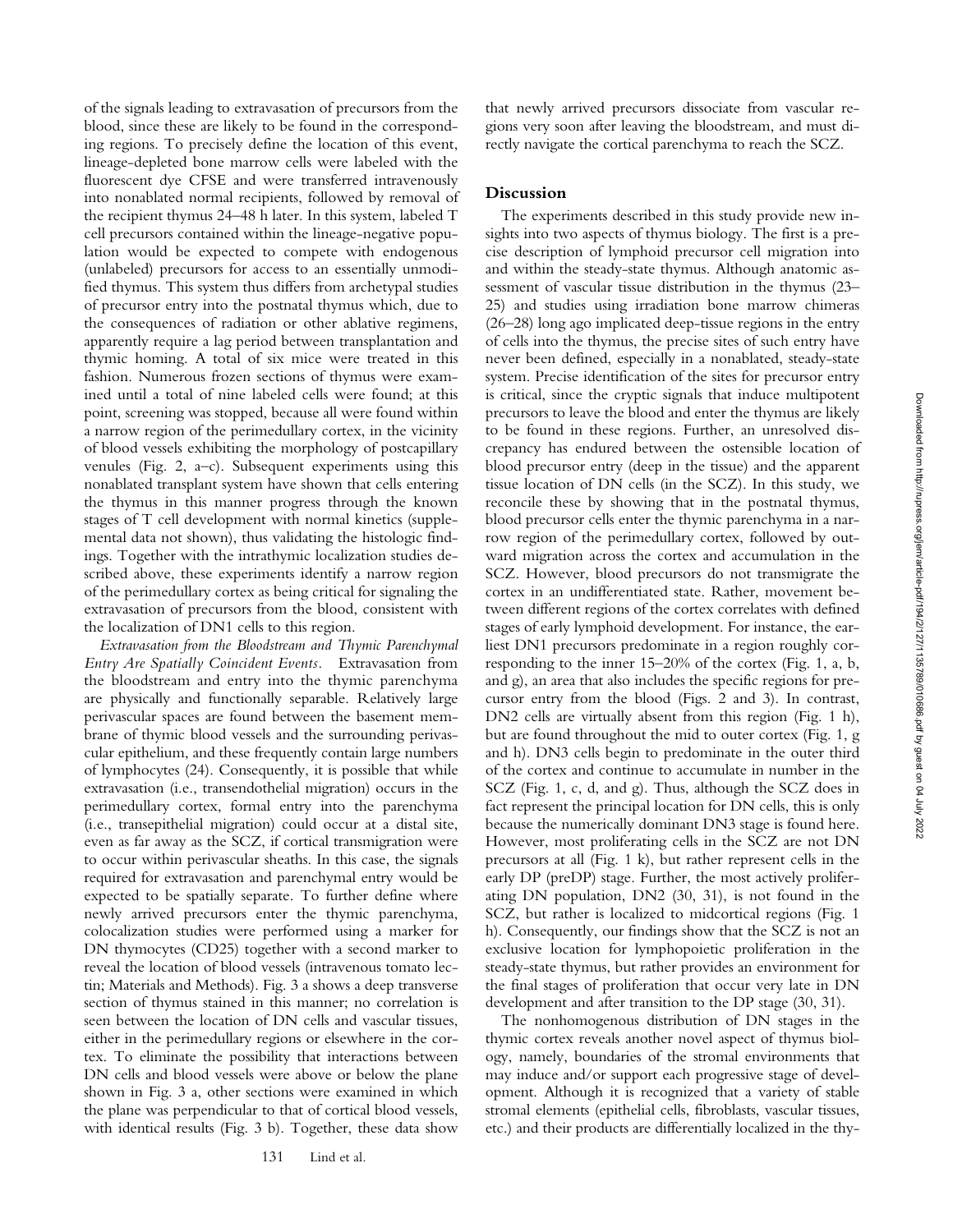mic cortex (for examples, see references 33–39), the implications of this for lymphoid development has not been obvious. Our data show that distinct stages of DN development are differentially located in the cortex in a manner that corresponds to distinct stromal layers. Identification of the anatomic range for each stage of lymphoid development (Figs. 1 and 2), together with knowledge of their genetic potential, provides a functional map for these stromal environments and the signals that they impose (illustrated in Fig. 4). For instance, localization of DN1 cells to the inner 15–20% of the cortex identifies this as the first thymic stromal region encountered by T cell progenitors (region 1). The main function of this region appears to be proliferative expansion of cells arriving from the blood, since no apparent differences in lineage potential are seen between DN1 cells and their blood-borne precursors (9, 10, 40, 41). Consequently, production of cytokines and growth factors by stromal cells in this region is strongly implicated. Region 1 also includes specialized sites for precursor cell entry from the blood (Figs. 2–4). It is not clear whether stromally derived signals mediating extravasation and parenchymal entry are common to all of region 1, with cell entry being limited to perimedullary areas by the structure of postcapillary venules, or whether the stromal elements immediately surrounding the sites of extravasation are biochemically distinct. Experiments to distinguish these possibilities, by analysis of gene expression profiles in microdissected tissue regions, are currently underway.



Figure 4. Functionally distinct zones for lymphopoietic precursor differentiation in the postnatal thymus. A map of cortical regions, as defined by the approximate location of each lymphopoietic stage, is shown together with some of the developmental events that occur during migration between them.

the cortex. Given the variety of biochemical changes that occur upon differentiation to the DN2 stage, including loss of B and NK lineage potential (9, 11, 42), upregulation of mitotic activity (30, 31), and initiation of TCR- $\gamma/\delta$  gene rearrangements (43), among others, the signals elucidated by stromal cells in this region are likely to be quite complex. Consequently, characterization of the genes expressed by stromal cells in this region is likely to provide important clues about the factors regulating lymphopoietic development in the thymus. The third functional region of the cortex, revealed by transition to the DN3 stage of development, appears to begin  $\sim$ 2/3 of the way across the cortex. Again, precise developmental events correlate with migration into this region, including decreased mitotic activity  $(30, 31)$  and the induction of rearrangements at the TCR- $\beta$ locus (6, 44). Given that D-J $\beta$  and V-DJ $\beta$  rearrangements are temporally separate events during development (30, 44– 46), it is interesting to note that DN3 cells span two functional regions in the cortex, the fourth region being defined by the induction of rapid cell proliferation and differentiation into the DP stage (Fig. 1). Since these latter functions quickly follow V-DJ $\beta$  recombination, our data indicate the possibility that signals delivered by entry into regions 3 and 4 may be responsible for sequentially regulating accessibility of  $D-I$  and V regions of the TCR- $\beta$  locus, respectively, to the recombinase. Further, consistent with previously published findings (19, 21), our data show that differentiation into the DP stage only occurs after migration into the SCZ (region 4). Thus, like stromal region 2, entry into stromal region 4 (i.e., the SCZ) appears to mitigate a number of cellular responses, including activation of the preTCR checkpoint, differentiation to the DP stage, induction of the mitogenesis that is coincident with these events, and accessibility of the TCR- $\alpha$  locus to recombination. Identification of the specific cellular and/or humoral signals expressed in this region will thus be crucial in elucidating the enigmatic events that govern this important developmental transition.

The next stromal region (region 2) is defined by onset of the appearance of DN2 cells,  $\sim$ 20–25% of the distance into

Successful encounters with distinct stromal environments for differentiation and mitogenesis, as described previously, obviously require migration of lymphopoietic precursors between these regions. This, in turn, reveals the presence of another category of stratified stromal signals, namely, those inducing cell migration from the deep cortex to the SCZ. The data in Fig. 1 e and f show that DN precursors move exclusively in the direction of the capsule after entry into the thymus, never in the opposite direction. Such polarized migration (chemotaxis) implicates the presence of chemoattractive stimuli emanating from stable stromal elements in the outer cortex, capsule, and/or SCZ, as well as receptors for these chemoattractants on deep cortical DN precursors. In addition, cells that are actively transmigrating the cortex (mainly DN2 cells) must express receptors that allow them to adhere to a stable matrix and move in the direction of chemoattractive signals. Recent work from our laboratory indicates that DN2 migration is mediated via adhesion of  $\alpha$ 4-containing integrins ( $\alpha$ 4 $\beta$ 1 and  $\alpha$ 4 $\beta$ 7) to a matrix com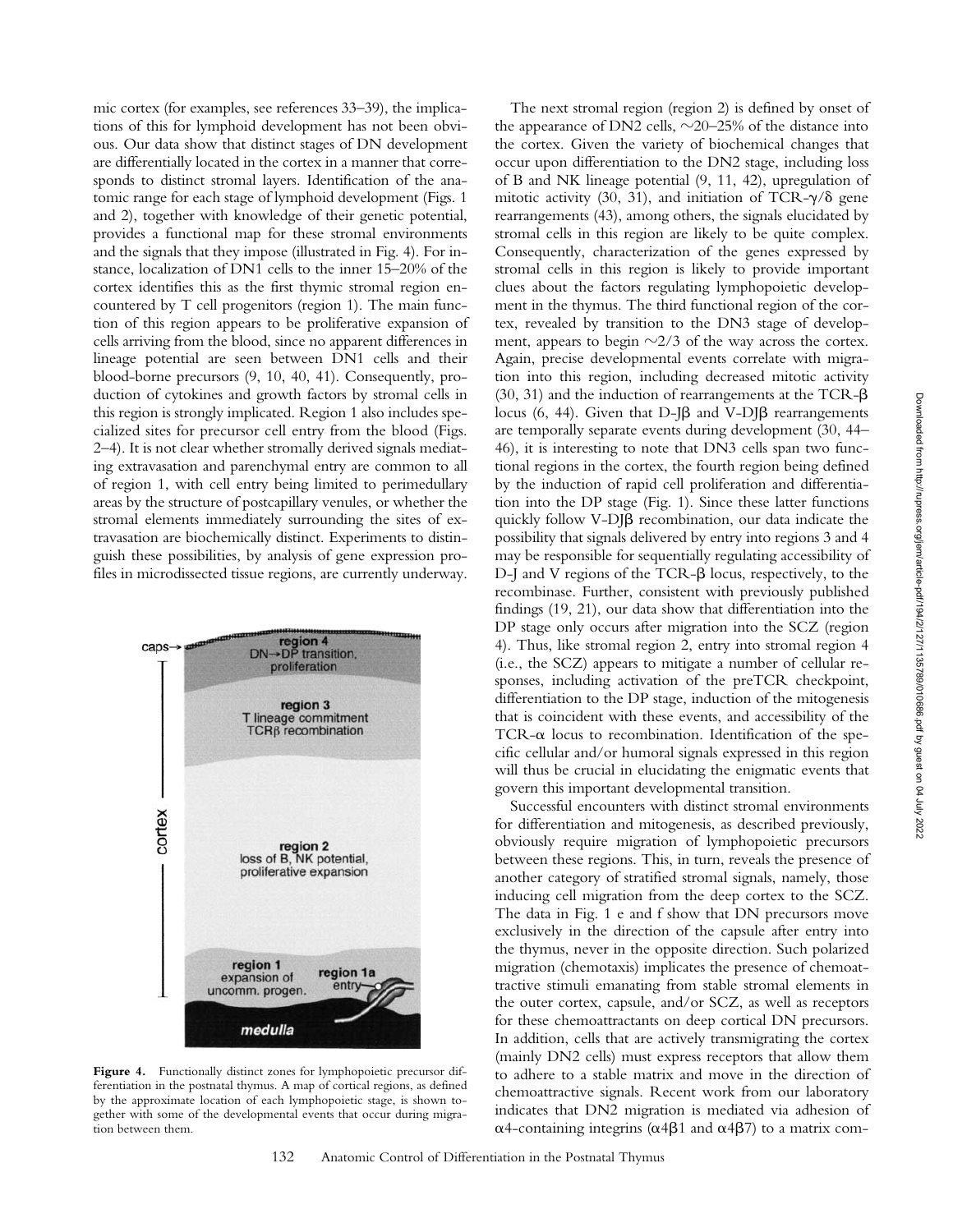posed of VCAM- $1^+$  cortical epithelial cells (unpublished data). Further, we find that the chemokine receptors CCR7 and CCR8 are differentially expressed on deep cortical precursors (i.e., DN1/2 cells), implicating expression of these chemokines by stromal elements in the outer cortex/SCZ in the outward migration of early precursors (unpublished data). Although we have not addressed the movement of later stages of T cell development in this manuscript, it is worth pointing out that a similar migration through the cortex occurs among DP cells, albeit in the opposite direction, during intrathymic development (21). Ultimately, cells that undergo successful TCR–MHC interaction migrate into the medulla, a process that is critical for functional maturation (47, 48). Thus, polarized migration of developing lymphoid cells between distinct stromal environments appears to be a universal requirement during postnatal T cell development. In this regard, it is interesting to note that precursor development in the fetal thymus does not require a similar process, since compartmentalization of the fetal organ occurs simultaneously with, rather than before, lymphoid differentiation. Further, the fetal organ is not vascularized at the time of hematopoietic seeding (49, 50), a process that is integrally linked to the compartmentalization process (51). Consequently, although many parallels can be drawn between fetal and postnatal development, the arrival of precursors through deep vascular tissues, followed by outward migration through discrete stromal zones, indicate the presence of numerous regulatory parameters in the adult that do not function in the embryo. We conclude that spatial separation of differentiative and proliferative compartments in the fully formed organ represents a critical regulatory element in the control of T cell homeostasis during postnatal life.

The authors wish to express their gratitude to Drs. Kathryn Anderson (Memorial Sloan-Kettering Cancer Center), Richard Boyd (Monash Medical School, Melbourne, Australia), Andrew Farr (University of Washington, Seattle, WA), Paul Kincade (Oklahoma Medical Research Foundation, Oklahoma City, OK), Michelle Letarte (Hospital for Sick Children, Toronto, Canada), Dennis Osmond (McGill University, Montreal, Canada), and Juan Carlos Zuniga-Pflucker (University of Toronto, Toronto, Canada) for their invaluable advice and discussions.

This work was supported by Public Health Service grants AI33940 (to H.T. Petrie) and P30-CA08748 (to Memorial Sloan-Kettering Cancer Center), and by funds from the DeWitt Wallace Foundation.

*Submitted: 20 April 2001 Revised: 25 May 2001 Accepted: 5 June 2001*

# **References**

- 1. Shortman, K., M. Egerton, G.J. Spangrude, and R. Scollay. 1990. The generation and fate of thymocytes. *Semin. Immunol.* 2:3–12.
- 2. Pearse, M., L. Wu, M. Egerton, A. Wilson, K. Shortman, and R. Scollay. 1989. A murine early thymocyte developmental sequence is marked by transient expression of the interleukin 2 receptor. *Proc. Natl. Acad. Sci. USA*. 86:1614–1618.
- 3. Shimonkevitz, R.P., L.A. Husmann, M.J. Bevan, and I.N. Crispe. 1987. Transient expression of IL-2 receptor precedes the differentiation of immature thymocytes. *Nature.* 329:157– 159.
- 4. Lesley, J., J. Trotter, R. Schulte, and R. Hyman. 1990. Phenotypic analysis of the early events during repopulation of the thymus by the bone marrow prothymocyte. *Cell. Immunol.* 128:63–78.
- 5. Ceredig, R., J.W. Lowenthal, M. Nabholz, and H.R. Mac-Donald. 1985. Expression of interleukin-2 receptors as a differentiation marker on intrathymic stem cells. *Nature.* 314: 98–100.
- 6. Godfrey, D.I., J. Kennedy, P. Mombaerts, S. Tonegawa, and A. Zlotnik. 1994. Onset of TCR- $\beta$  gene rearrangement and role of TCR-β expression during CD3<sup>-</sup>CD4<sup>-</sup>CD8<sup>-</sup> thymocyte differentiation. *J. Immunol.* 152:4783–4792.
- 7. Nikolic-Zugic, J., M.W. Moore, and M.J. Bevan. 1989. Characterization of the subset of immature thymocytes which can undergo rapid in vitro differentiation. *Eur. J. Immunol.* 19:649–653.
- 8. Petrie, H.T., P. Hugo, R. Scollay, and K. Shortman. 1990. Lineage relationships and developmental kinetics of immature thymocytes: CD3, CD4, and CD8 acquisition in vivo and in vitro. *J. Exp. Med.* 172:1583–1588.
- 9. Ardavin, C., L. Wu, C.L. Li, and K. Shortman. 1993. Thymic dendritic cells and T cells develop simultaneously in the thymus from a common precursor population. *Nature.* 362: 761–773.
- 10. Wu, L., M. Antica, G.R. Johnson, R. Scollay, and K. Shortman. 1991. Developmental potential of the earliest precursor cells from the adult mouse thymus. *J. Exp. Med.* 174:1617– 1627.
- 11. Wu, L., C.L. Li, and K. Shortman. 1996. Thymic dendritic cell precursors: relationship to the T lymphocyte lineage and phenotype of the dendritic cell progeny. *J. Exp. Med.* 184: 903–911.
- 12. Petrie, H.T., R. Scollay, and K. Shortman. 1992. Commitment to the T cell receptor- $\alpha/\beta$  or - $\gamma/\delta$  lineages can occur just prior to the onset of CD4 and CD8 expression among immature thymocytes. *Eur. J. Immunol.* 22:2185–2188.
- 13. Dudley, E.C., H.T. Petrie, L.M. Shah, M.J. Owen, and A.C. Hayday. 1994. T cell receptor  $\beta$  chain gene rearrangement and selection during thymocyte development in adult mice. *Immunity.* 1:83–93.
- 14. Akashi, K., M. Kondo, and I.L. Weissman. 1998. Two distinct pathways of positive selection for thymocytes. *Proc. Natl. Acad. Sci. USA.* 95:2486–2491.
- 15. Rodewald, H.R., M. Ogawa, C. Haller, C. Waskow, and J.P. DiSanto. 1997. Pro-thymocyte expansion by c-kit and the common cytokine receptor  $\gamma$  chain is essential for repertoire formation. *Immunity.* 6:265–272.
- 16. Peschon, J.J., P.J. Morrissey, K.H. Grabstein, F.J. Ramsdell, E. Maraskovsky, B.C. Gliniak, L.S. Park, S.F. Ziegler, D.E. Williams, C.B. Ware, et al. 1994. Early lymphocyte expansion is severely impaired in interleukin 7 receptor–deficient mice. *J. Exp. Med.* 180:1955–1960.
- 17. Radtke, F., A. Wilson, G. Stark, M. Bauer, J. van Meerwijk, H.R. MacDonald, and M. Aguet. 1999. Deficient T cell fate specification in mice with an induced inactivation of Notch1. *Immunity.* 10:547–558.
- 18. Voll, R.E., E. Jimi, R.J. Phillips, D.F. Barber, M. Rincon, A.C. Hayday, R.A. Flavell, and S. Ghosh. 2000. NF-KB activation by the pre-T cell receptor serves as a selective survival